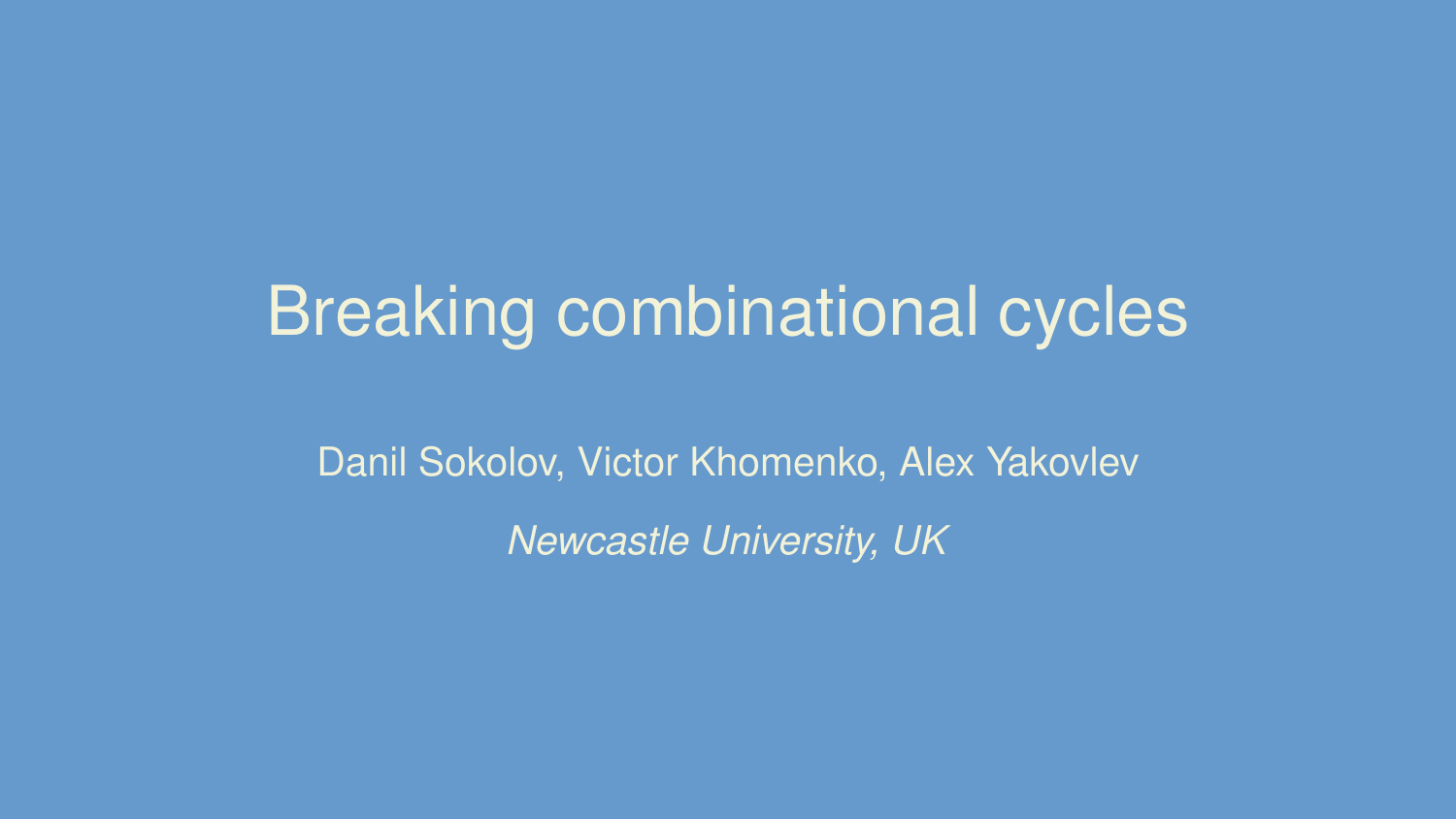#### **Introduction**

- Combinational cycles
	- Common in asynchronous circuits (implement "memory")
	- ... but they upset conventional EDA tools
- Static timing analysis (e.g. SYNOPSYS PRIMETIME)
	- Eliminates cycles by disabling some timing arcs
	- Unpredictable and suboptimal choice of timing arcs to disable
	- May remove important timing paths, e.g. critical paths
- ATPG and offline testing (e.g. SYNOPSYS TETRAMAX)
	- Limited *controlability* of signals in the combinational cycles i.e. inability to set signal to a specific state via primary inputs
- Need for design automation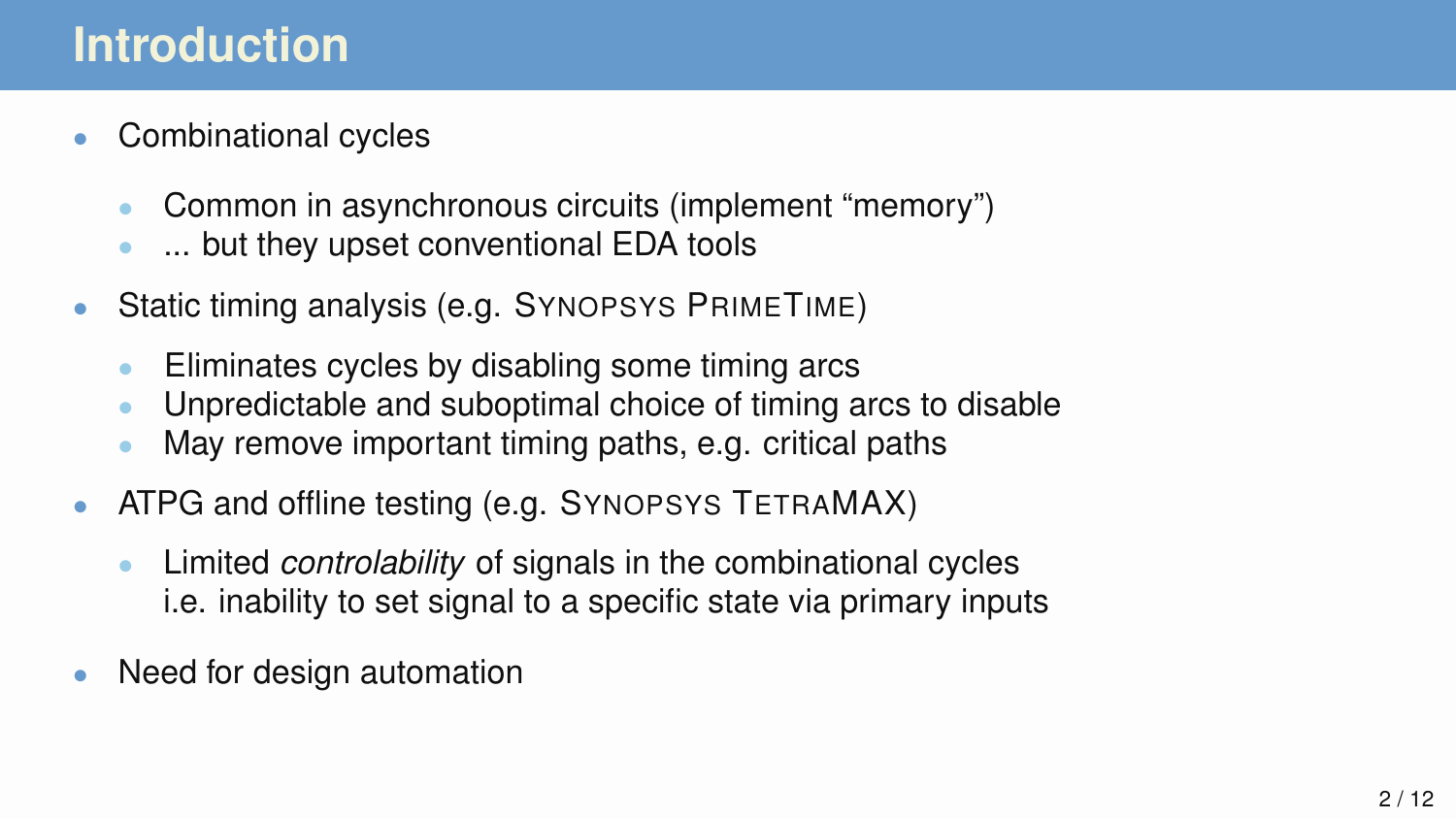## **Cycle breaking in WORKCRAFT**

#### **Path breaker** property

- Boolean flag, unset (False) by default
- Associated with input and output pins of circuit components
- Used to break combinational cycles
- Input pin whose **Path breaker** property is set (True)
	- Generates set\_disable\_timing constraint to disable the timing arcs from the input pin
	- These constraints can be dumped to an SDC file for use with conventional EDA tools
	- Not always possible to break all cycles while preserving important timing paths
- Output pin whose **Path breaker** property is set (True)
	- Inserts specially implemented *testable buffer* and *testable inverters* after the output pin
	- Testable elements are designed to break cycles without removing timing paths
	- SCAN-enabled testable elements for compatibility with conventional DfT [1]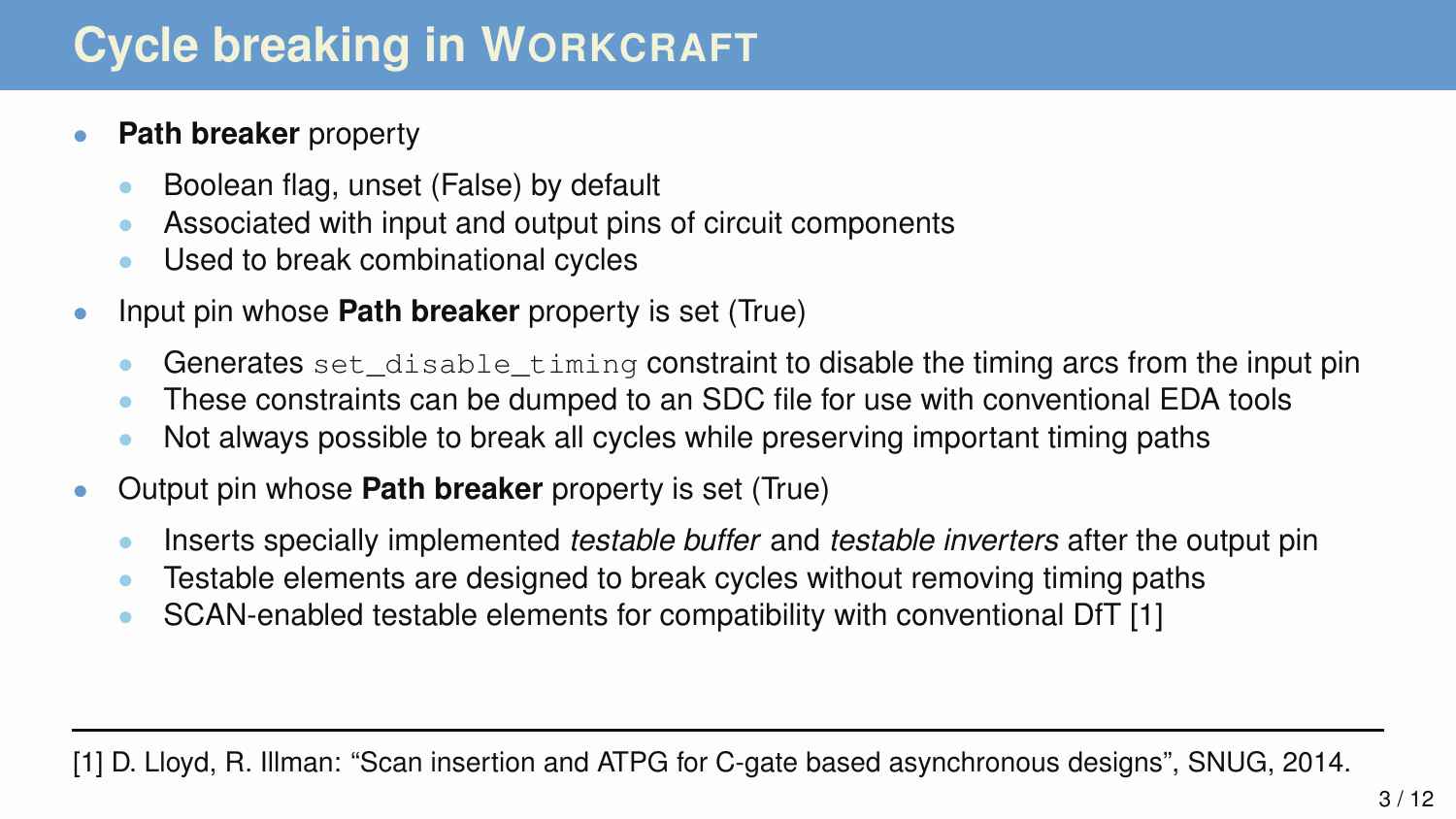# **Cycle analyser tool**

• Highlighting of gates and pins



- Toggle **Path breaker (PB)** property
	- Pin click  $-$  toggle PB of the pin
	- Gate click toggle PB of gate output pin
- Automatic loop breaking
- Insertion of testable buffers/inverters
- Insertion of SCAN chain
- Writing set\_disable\_timing constraints

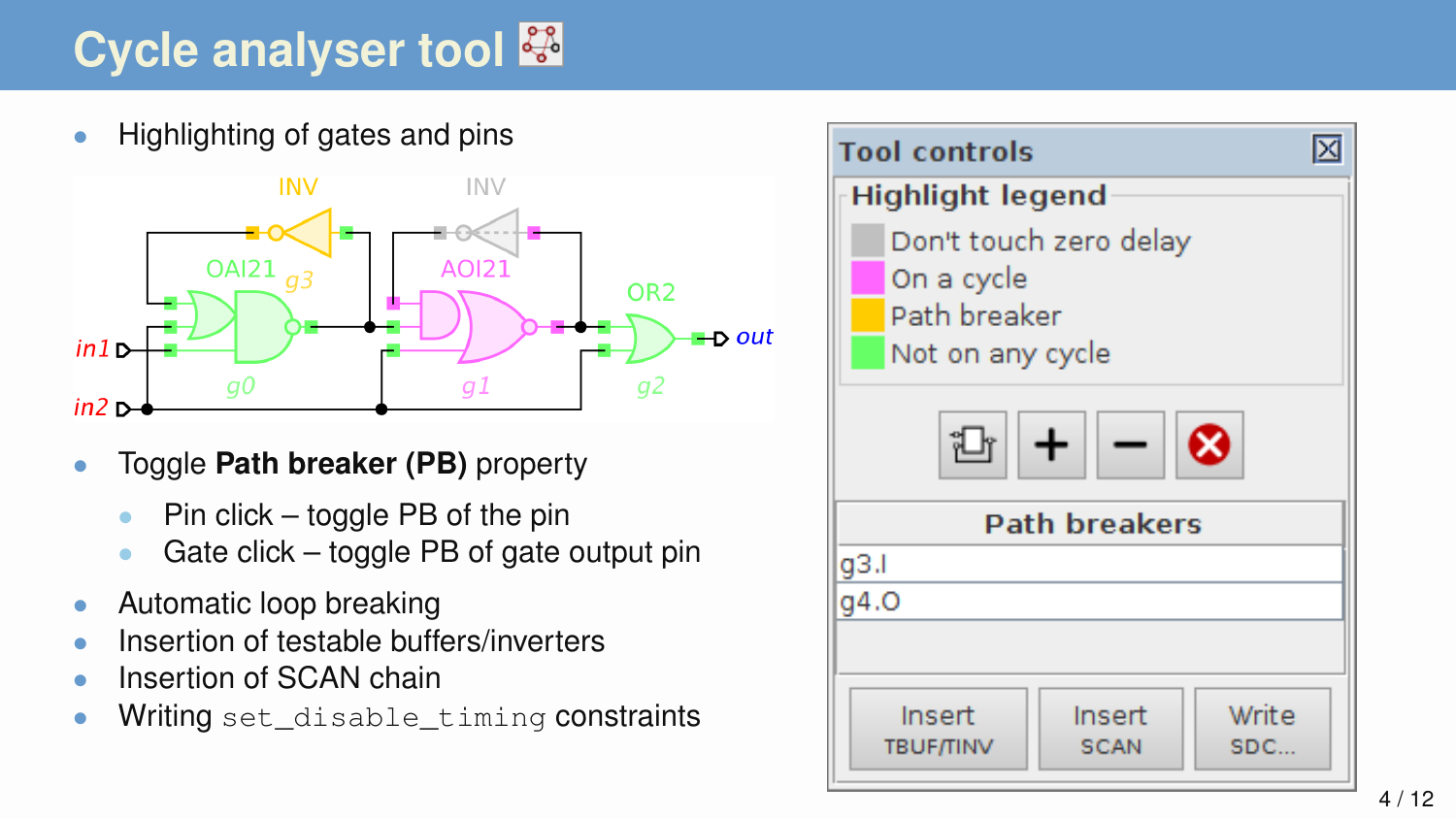## **Disabling timing arcs**

• Demo: *celement-aoi222.circuit.work*



- **OUT\_BUBBLE1.I** bad path breaker as removes input-output paths (PRIMETIME choice)
- **U2.A** and **U2.F** good pair of path breakers (under assumption that feedbacks are fast)
- **Write SDC...** button for dumping set\_disable\_timing constraints:

```
set_disable_timing U2 -from A2 -to ON
```
set\_disable\_timing U2 -from C2 -to ON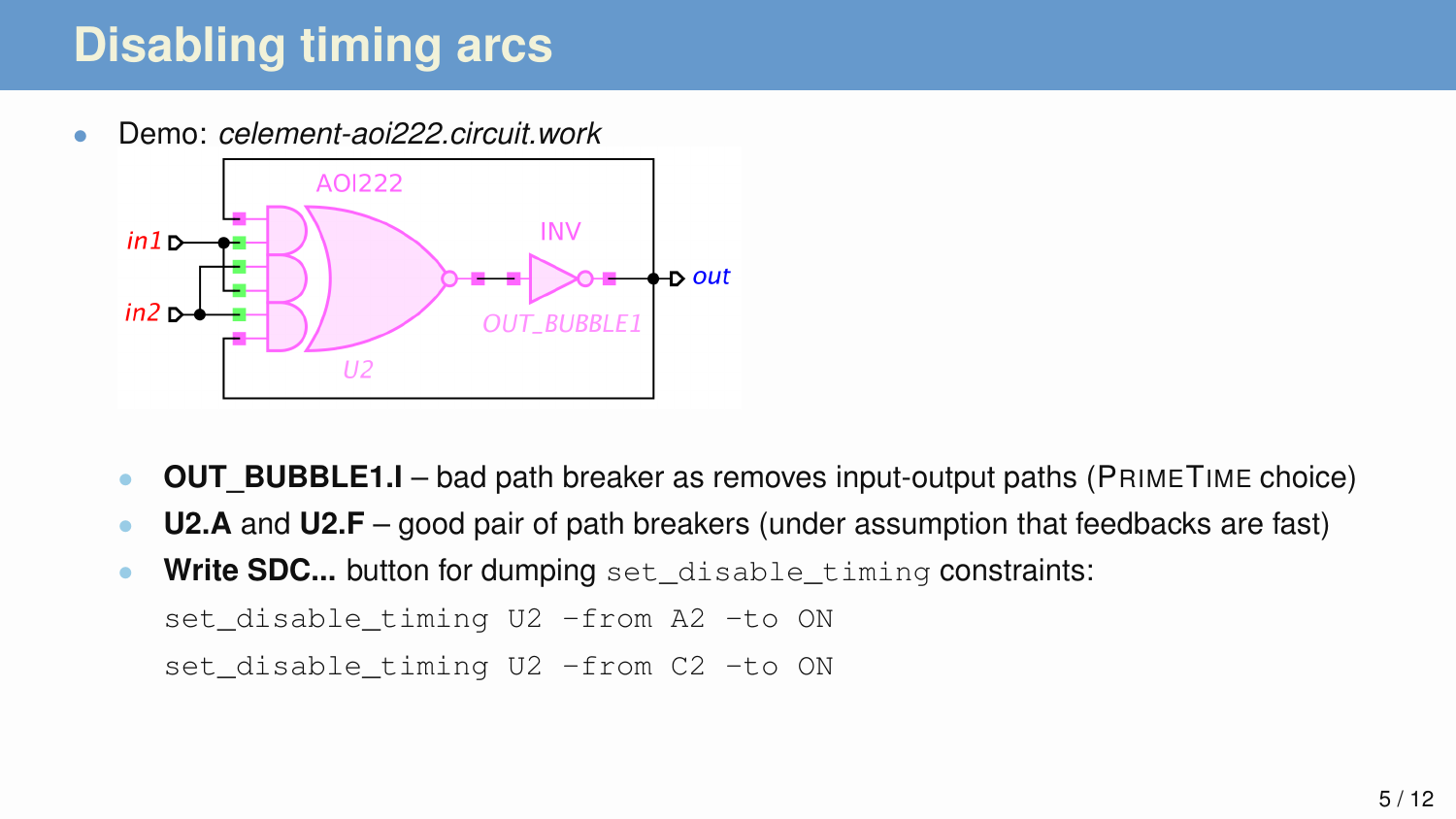### **Disabling timing arcs: Not always possible**

• Demo: *celement-decomposed.circuit.work*



- Needs **g3.B** or **g4.A** as path breaker, but both are on critical paths:
- Rise phase: in1+, g1+, in2+, g0-, g3+, **[via g4.A]** g4-, g0+, out+
- Fall phase: in1-, in2-, g1-, g4+, **[via g3.B]** g3-, out-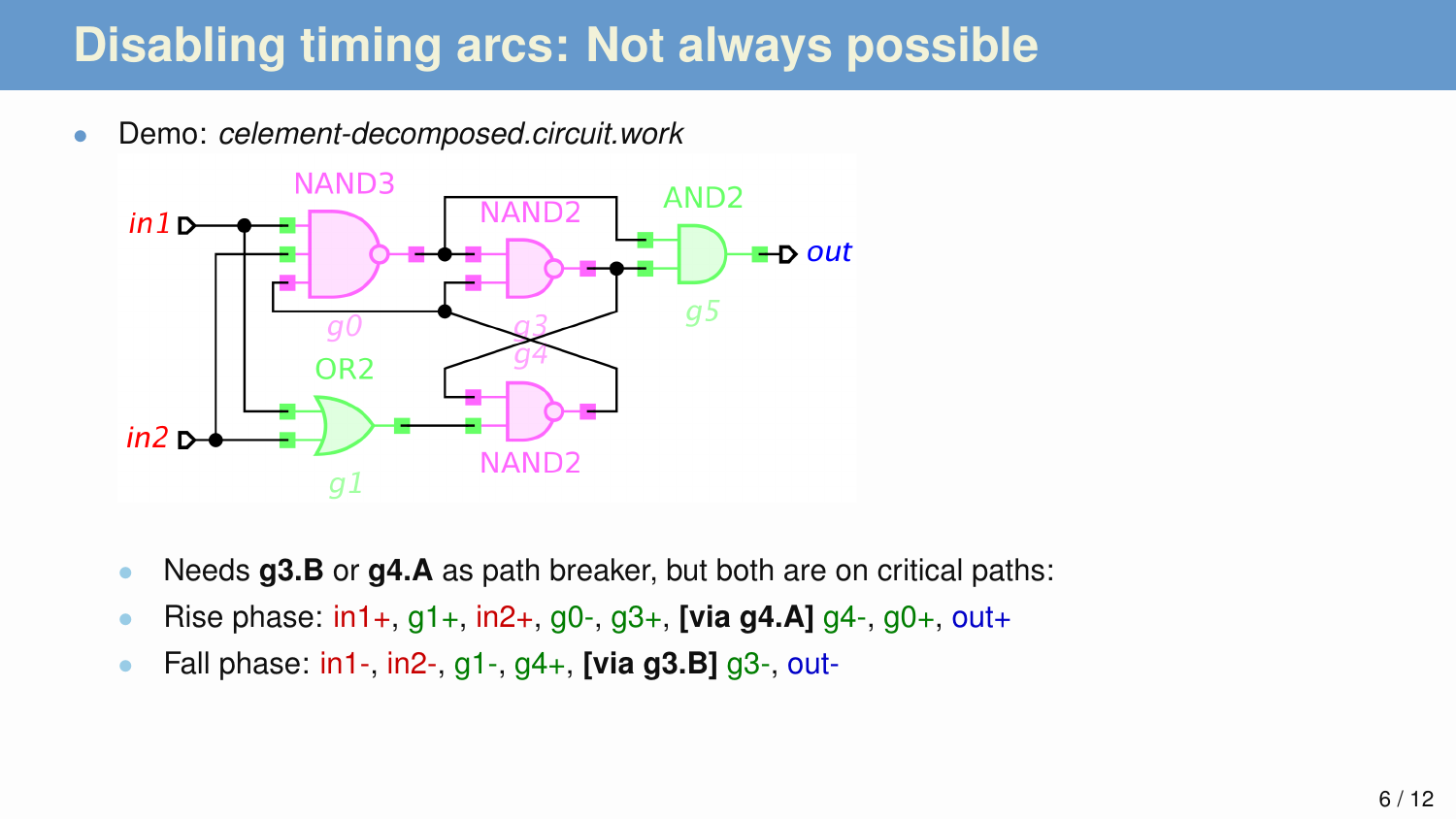#### **Insertion of testable buffers**

- Demo: *celement-decomposed-tbuf.circuit.work*
	- $\bullet$   $\mathbb{E}$   $\mathbb{F}$   $\mathbb{F}$   $\mathbb{F}$   $\mathbb{F}$   $\mathbb{F}$   $\mathbb{F}$  bulk **Path breaker** operations and automatic cycle breaking



**• Insert TBUF/TINV** operation

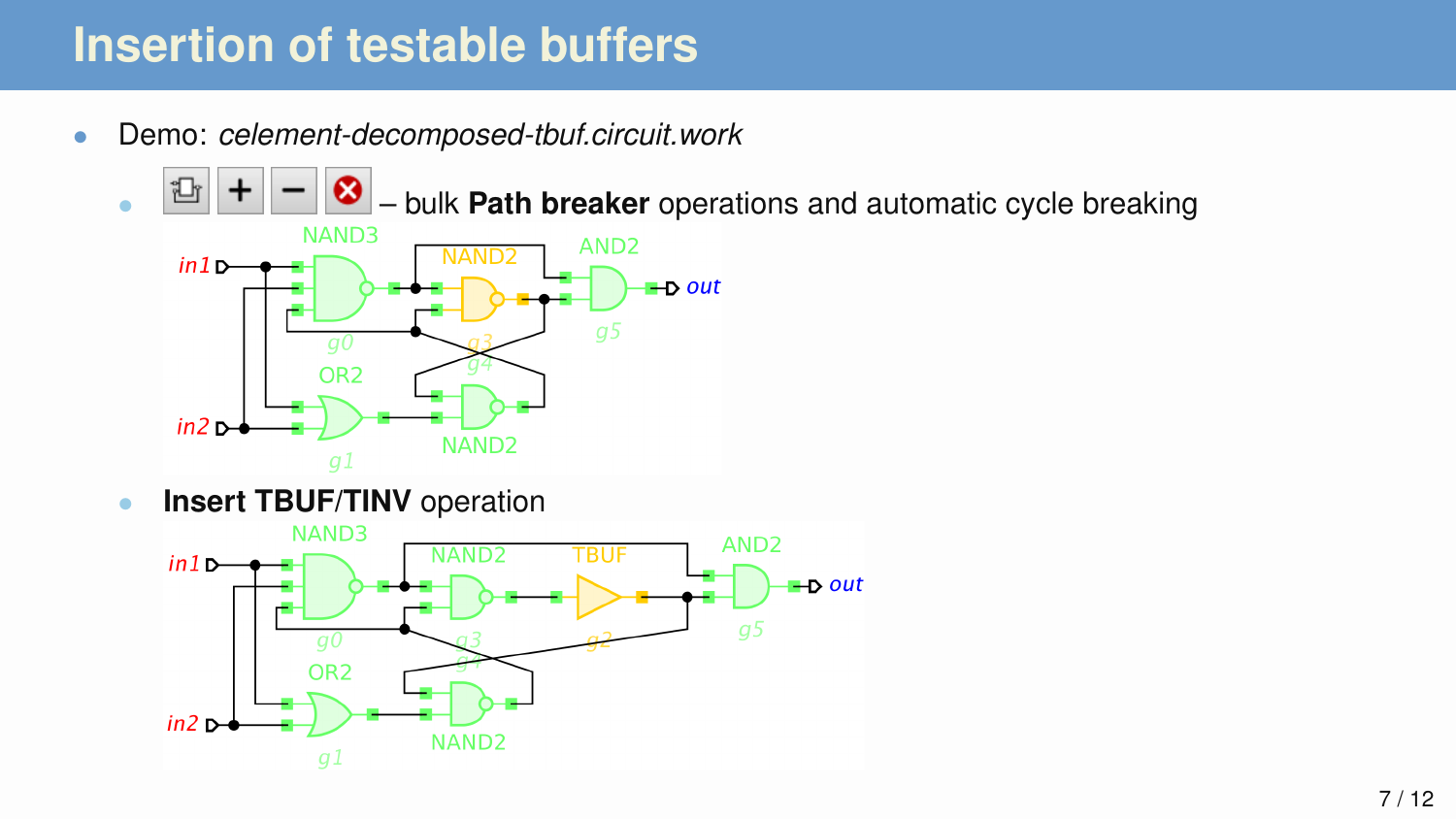### **SCAN chain**

- Automatic insertion of basic SCAN chain in WORKCRAFT:
	- 1. SCAN ports scanck, scanen, scanin, and scanout are added
	- 2. Testable elements are replaced by their SCAN-enabled alternatives with additional CK, SE, and SI pins
	- 3. Ports scanck and scanen are connected to CK and SE pins of testable elements
	- 4. Testable elements are arranged in a daisy-chain between scanin and scanout ports (the order is quite random with no optimisation)
- Alternatively, after insertion of TBUF/TINV gates, a custom script can be employed for a sophisticated SCAN chain insertion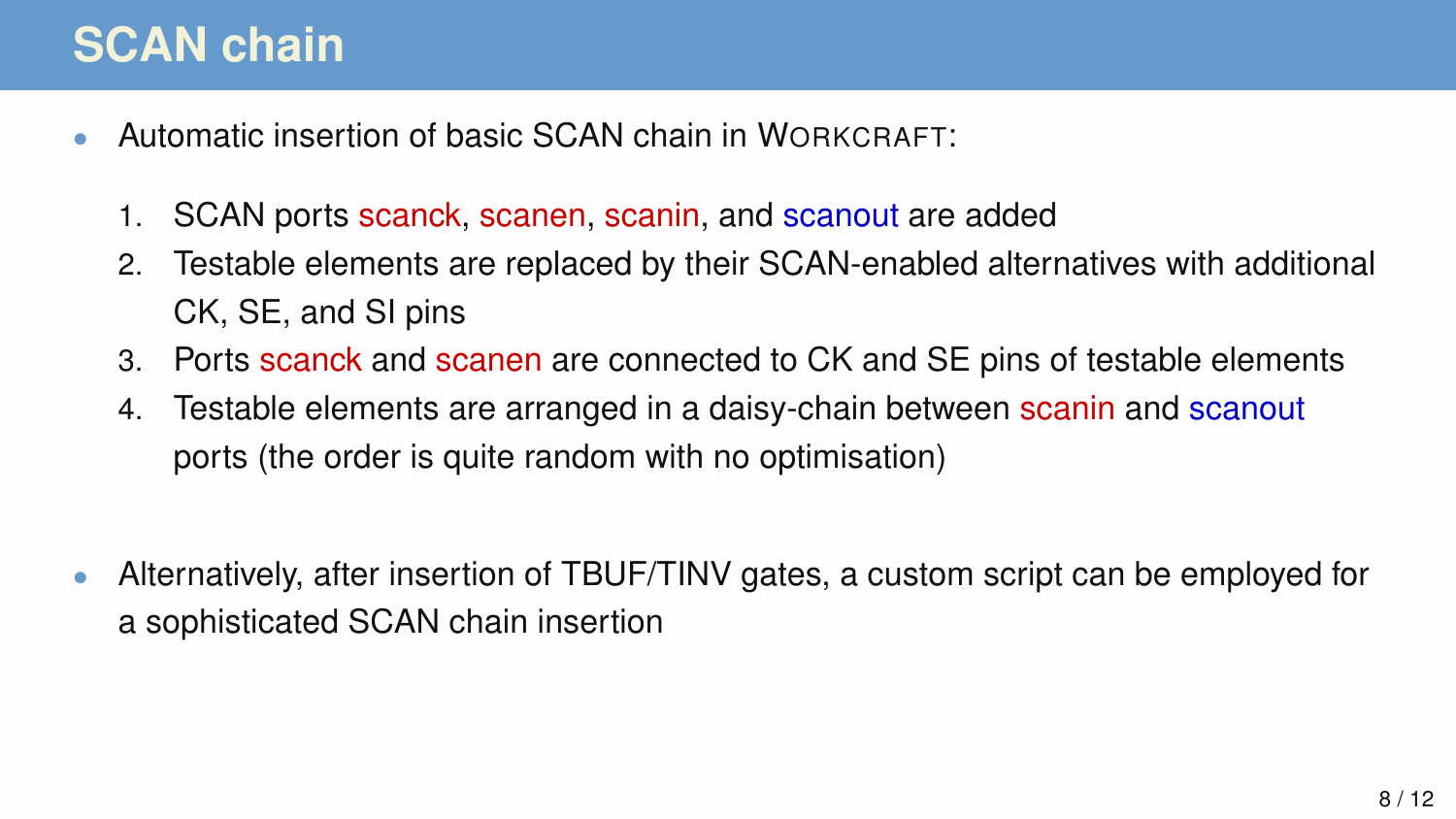#### **SCAN chain: "Insert SCAN" after "Insert TBUF/TINV"**

- Only need SCAN-enabled implementations for TBUF (and possibly TINV)
- May impose some area and latency overheads
- Demo: *celement-decomposed-tbuf-scan.circuit.work*

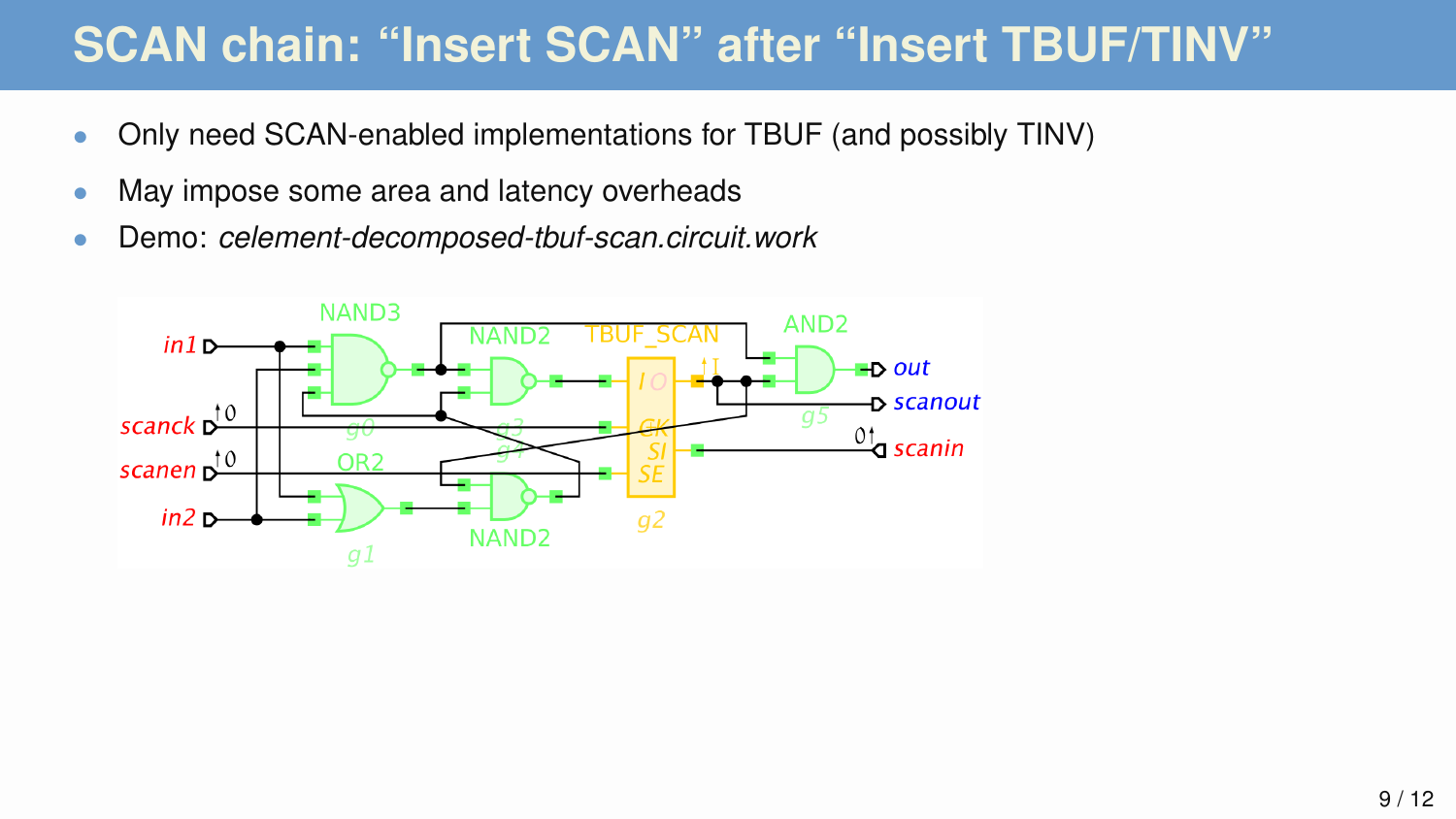#### **SCAN chain: "Insert SCAN" without "Insert TBUF/TINV"**

- Smaller area and latency
- Requires SCAN-enabled alternatives for (a subset of) library gates
- Demo: *celement-decomposed-alt-scan.circuit.work*

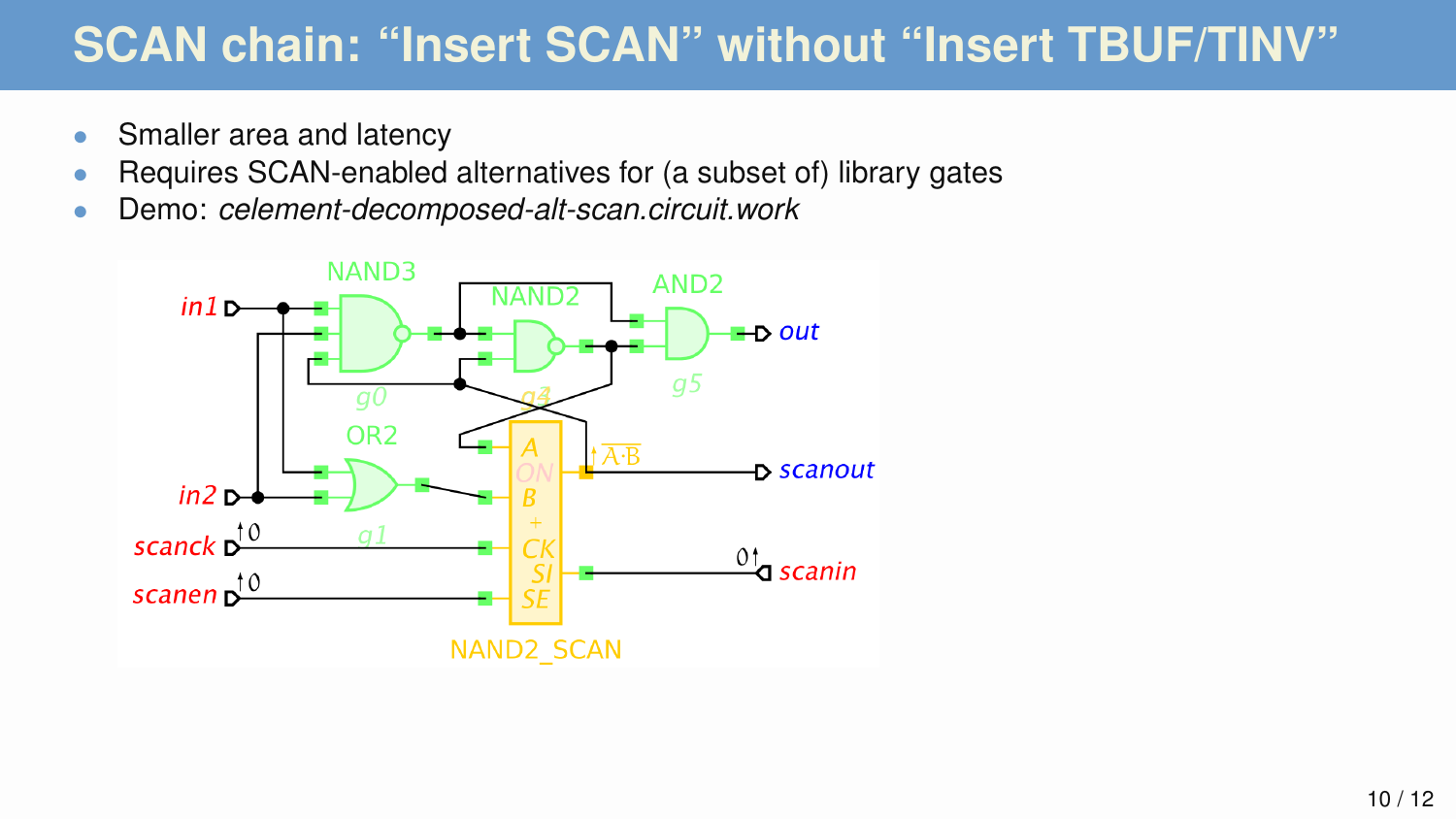#### **Verification**

- Insertion of testable buffers and SCAN *should not break* the circuit
- Still, always verify the circuit after modification
- Use the original STG as the environment for the modified circuit
- Two warnings are expected and safe to ignore
	- Unused scanout signal (not present in the original STG)
	- Dead places associated with scanck, scanen, scanin signals (they are forced to 0 in the mission mode)